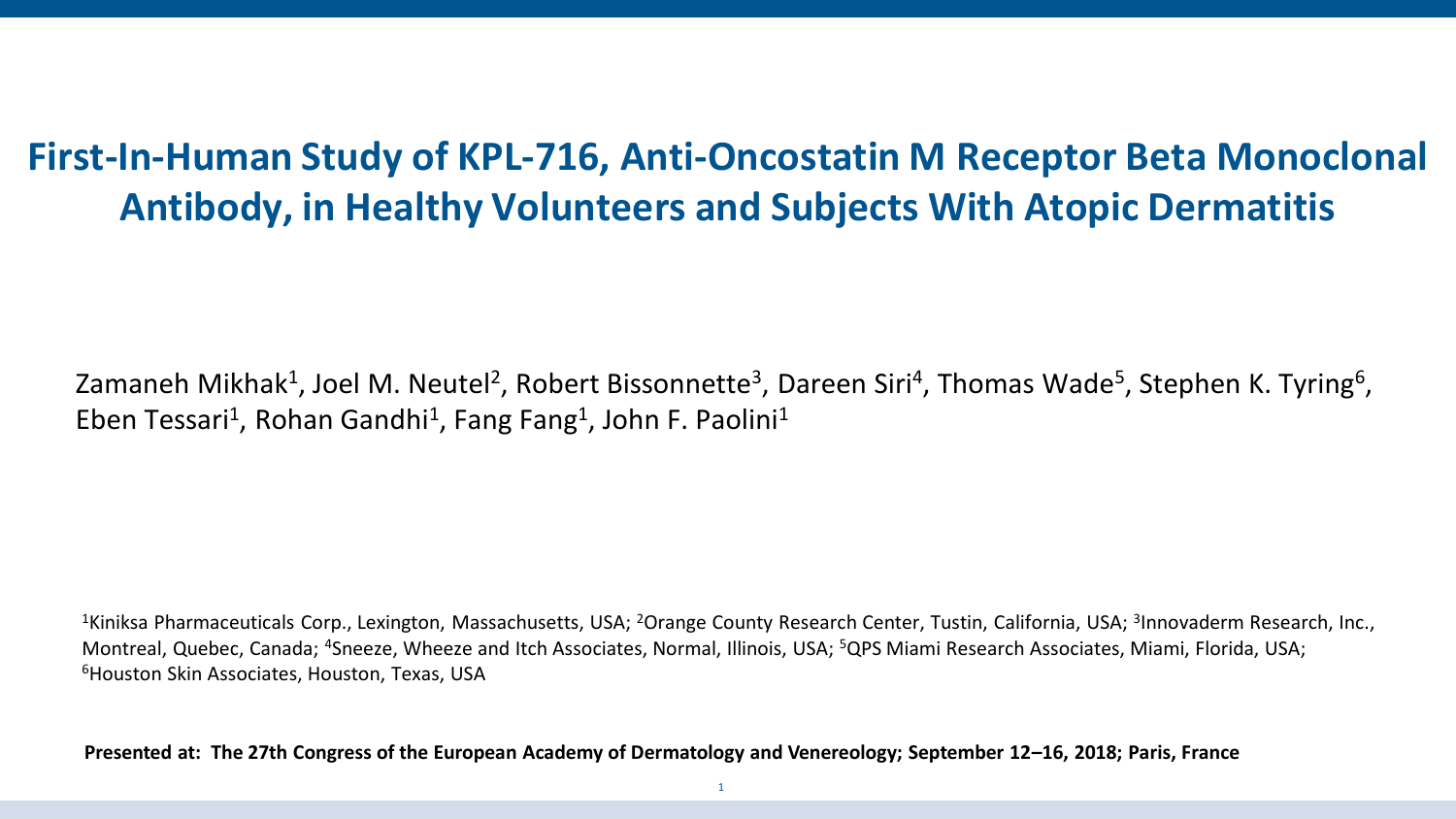### **Acknowledgements and Disclosures**

#### **Acknowledgments:**

• **Study Sponsor:** Kiniksa Pharmaceuticals, Ltd.

#### **Disclosures:**

- **Zamaneh Mikhak, Eben Tessari, Rohan Gandhi, Fang Fang, John F. Paolini:** Employees at Kiniksa Pharmaceuticals Corp.
- **Robert Bissonnette:** Investigator, Consultant, Advisory Board Member, Speaker for and/or receives honoraria from Aquinox Pharma, Antiobix, Asana, Astellas, Brickell Biotech, Dermavant, Dermira, Dignity Sciences, Eli Lilly, Galderma, Glenmark, GSK-Stiefel, Hoffman-LaRoche Ltd, Leo Pharma, Neokera, Pfizer, Regeneron, Sienna, and Vitae; Shareholder of Innovaderm Research; Investigator for Kiniksa Pharmaceuticals, Ltd.
- **Joel M. Neutel:** Investigator for Kiniksa Pharmaceuticals, Ltd.
- **Dareen Siri:** Investigator for Regeneron, Pfizer, AnaptysBio, Vanda, Kiniksa Pharmaceuticals, Ltd., Speaker, Advisory Board, and Steering Committee for Regeneron /Sanofi.
- **Stephen K. Tyring:** Investigator for Abbvie, Aclaris, BMS, BI, Celgene, Dermik, Galderma, GSK, Janssen, Leo, Merck, Novartis, Ortho, Pfizer, Regeneron, Roche, Kiniksa Pharmaceuticals, Ltd.
- **Thomas Wade:** Investigator for Kiniksa Pharmaceuticals, Ltd.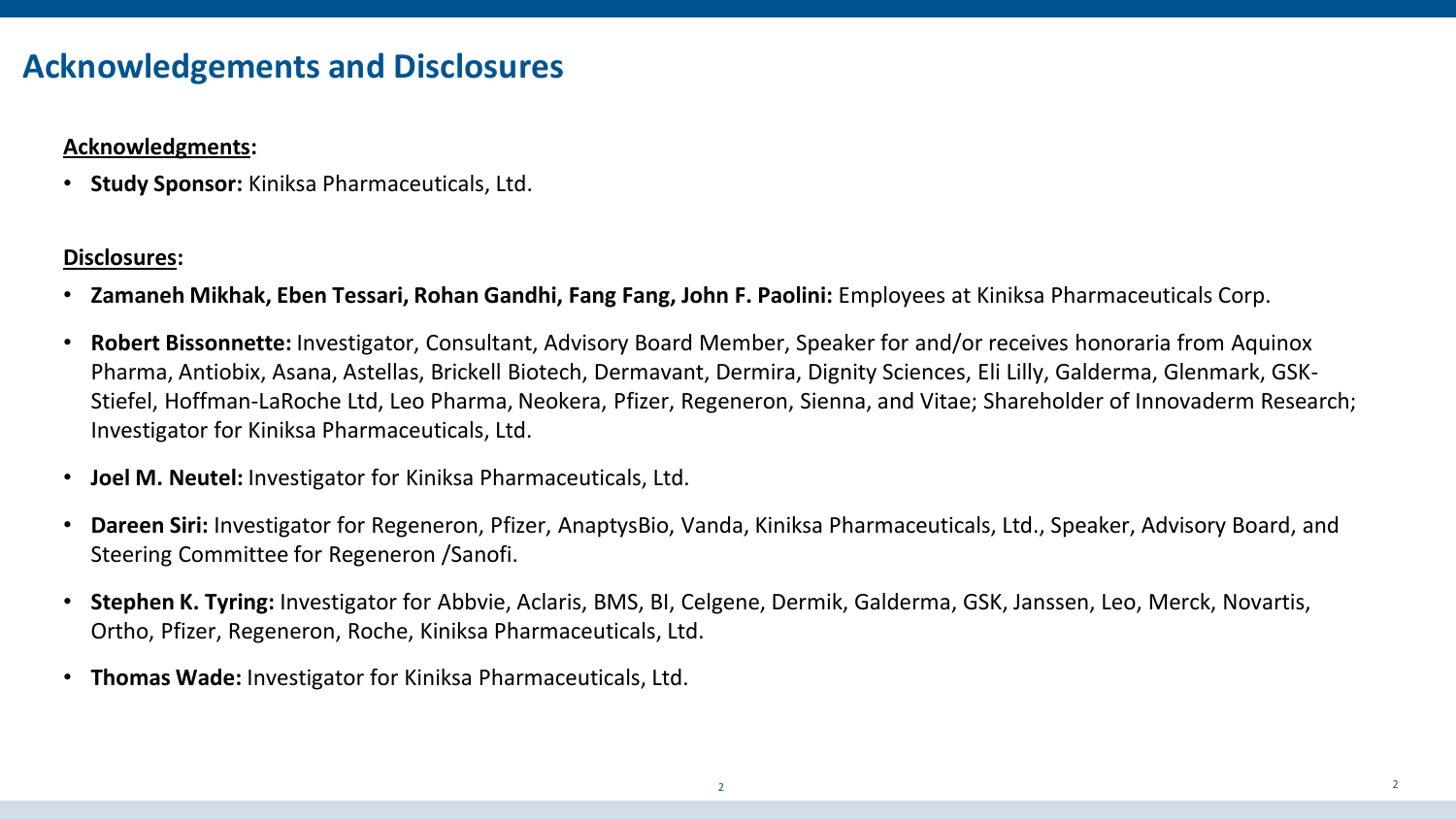#### **KPL-716 simultaneously inhibits both IL-31 and Oncostatin M (OSM) pruritic/inflammatory signaling**



By binding a single epitope, KPL-716 simultaneously inhibits both IL-31 and OSM signaling, two pathways implicated in pruritus, inflammation, and fibrosis.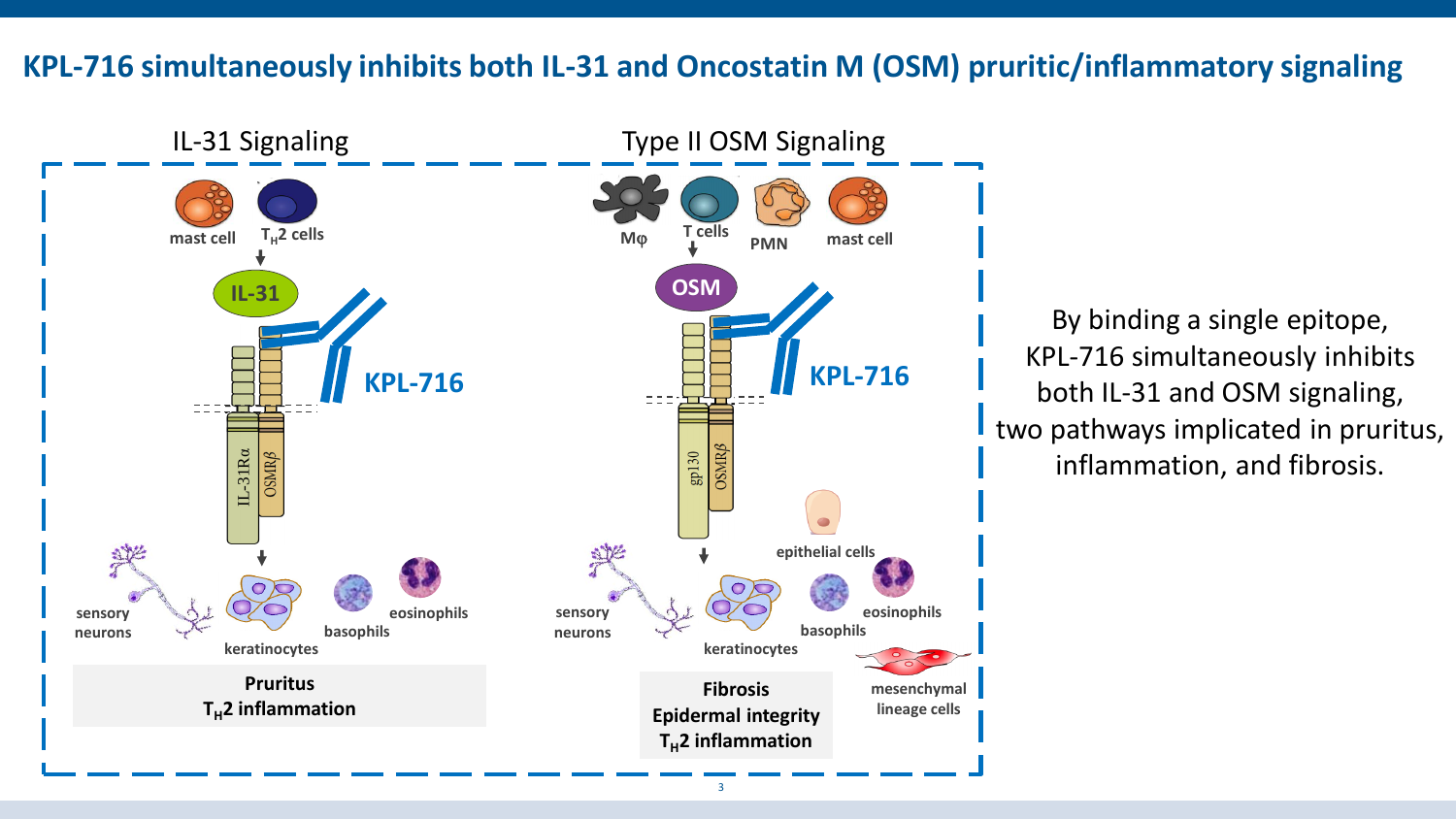## **KPL-716 does not inhibit critical hematopoiesis signaling through OSM/LIFR**

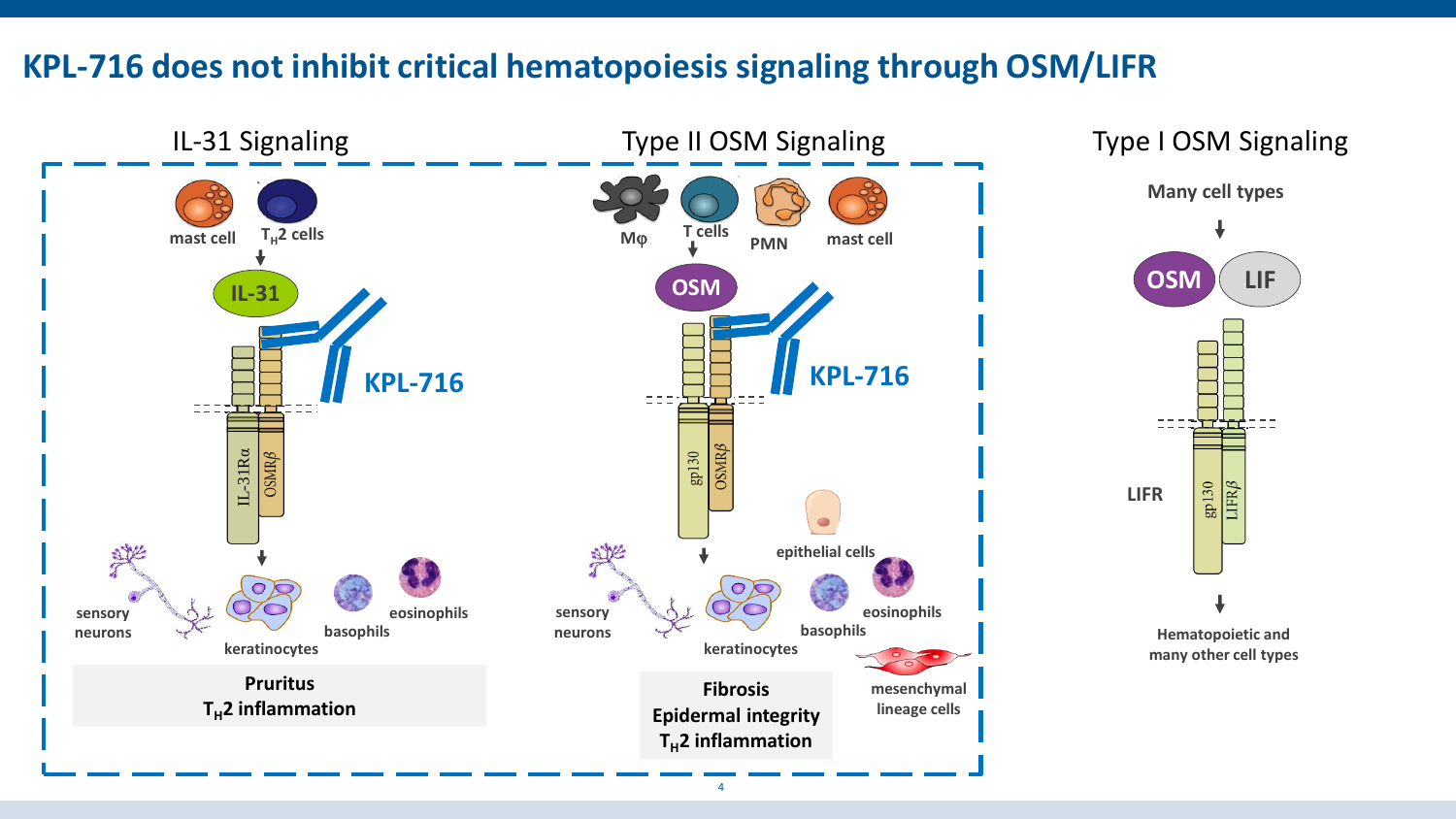### **Atopic Dermatitis (AD) is a proxy for IL-31-driven pruritic diseases**

#### **Role of IL-31 is well-established in pruritus and AD**

- IL-31 levels are elevated in AD and correlate with disease severity $1-3$
- Keratinocytes and macrophages express IL-31R $\alpha$ , and circulating CLA<sup>+</sup> T cells express IL-31 in AD<sup>4</sup>
- Basophils release IL-31, and IL-31 increases IL-4 and IL-13 production in basophils; upregulation inhibited by anti-IL-31Rα and anti-OSMRβ<sup>5</sup>
- Anti-IL-31R $\alpha$  treatment reduced pruritus in AD<sup>6</sup>

#### **OSM plays an important role in T<sub>H</sub>2 inflammation, epidermal integrity, and fibrosis**

- Increases IL-4R $\alpha$  and IL-13R $\alpha$  production<sup>8-13</sup>
- Increases IL-4 production; synergizes with IL-4 and IL-13 to increase eotaxin production in fibroblasts and airway smooth muscle cells  $8, 10-14$
- Modulates genes important in keratinocyte activation and differentiation<sup>8, 9</sup>
- Levels are elevated in fibrotic diseases, and OSM over-expression in animal models results in fibrotic changes<sup>11, 15</sup>

1) Raap et al. JACI, 2008; 2) Kim et al. Ann Derm, 2011; 3) Nobbe et al. Acta Derm Venerol, 2012; 4) Bilsborough et al. JACI, 2006; 5) Raap et al. Clin Exp Allergy, 2017; 6) Nemoto et al. BJD, 2016; 7) Ruzicka et al. JEM, 8) Gazel et al. JID, 2006; 9) Boniface et al. JI, 2007; 10) Fritz et al. JI, 2011; 11) Mozaffarian et al. JI, 2008; 12) Fritz et al. Exp Cell Rsch, 2009; 13) Kwofie et al. Resp Rsch, 2015. 14) Botelho et al. JI, 2013; 15) Investigation; 2014.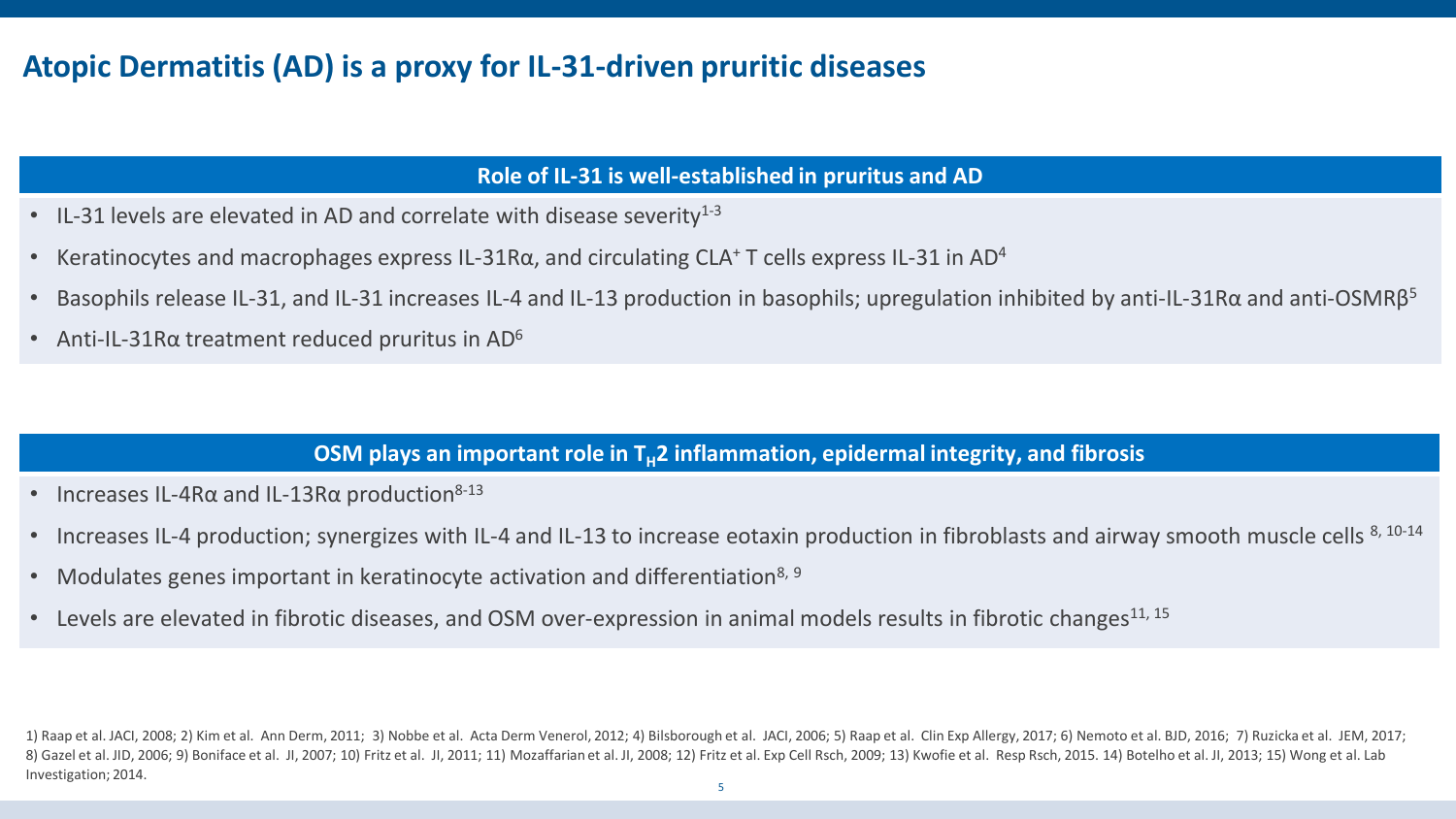# **KPL-716 Phase 1a/1b Study Design: Double-blind, placebo-controlled, single-ascending-dose**



AD = atopic dermatitis, IV = intravenous, SC = subcutaneous, PK = pharmacokinetics, ADA = anti-drug antibodies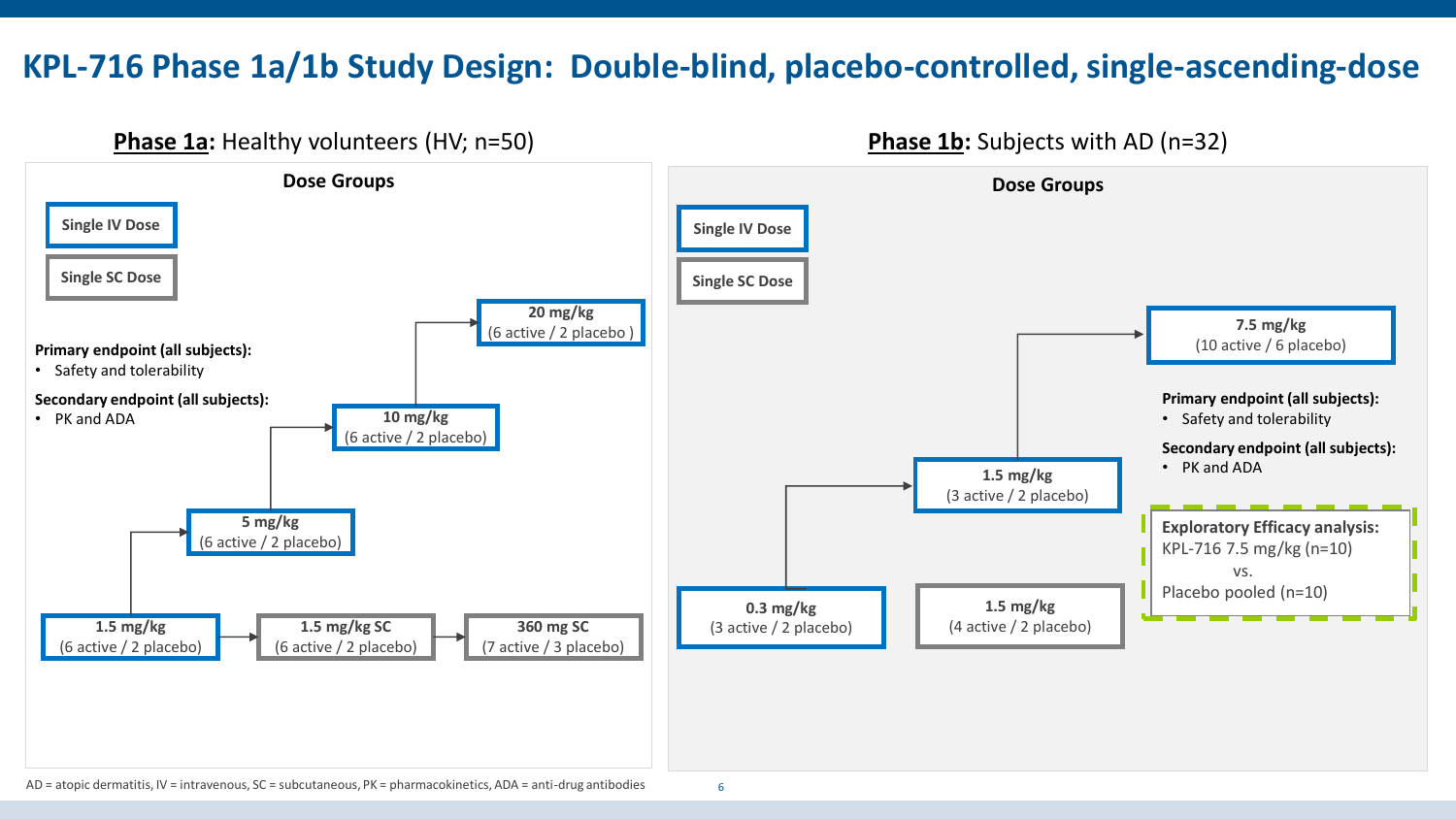# **Phase 1b: Washout Design, KPL-716 Monotherapy**

**Phase 1b:** Subjects with AD (n=32)



#### **Primary endpoint:**

• Safety and tolerability

#### **Secondary endpoint:**

• PK and ADA

#### **Exploratory endpoints:**

- Target engagement
- Early Signal of Efficacy

- Systemic corticosteroids, immunosuppressants, immunomodulators, and phototherapy were prohibited from 4 weeks or 5 half-lives before SV2 until d60
- Topical calcineurin inhibitors (TCI), topical phosphodiesterase inhibitors, and anti-histamines were prohibited from d-7 until d60
- Topical corticosteroids (TCS) were prohibited from d-7 until d28

AD = atopic dermatitis, IV = intravenous, SC = subcutaneous, PK = pharmacokinetics, ADA = anti-drug antibodies, IGA = Investigator's Global Assessment (severity scale), WI-NRS = Worst Itch Numerical Rating Scale, BSA = Bod EASI = Eczema Area and Severity Index, SCORAD = Scoring atopic dermatitis (severity scale), SV1 = Screening Visit #1, SV2 = Screening Visit #2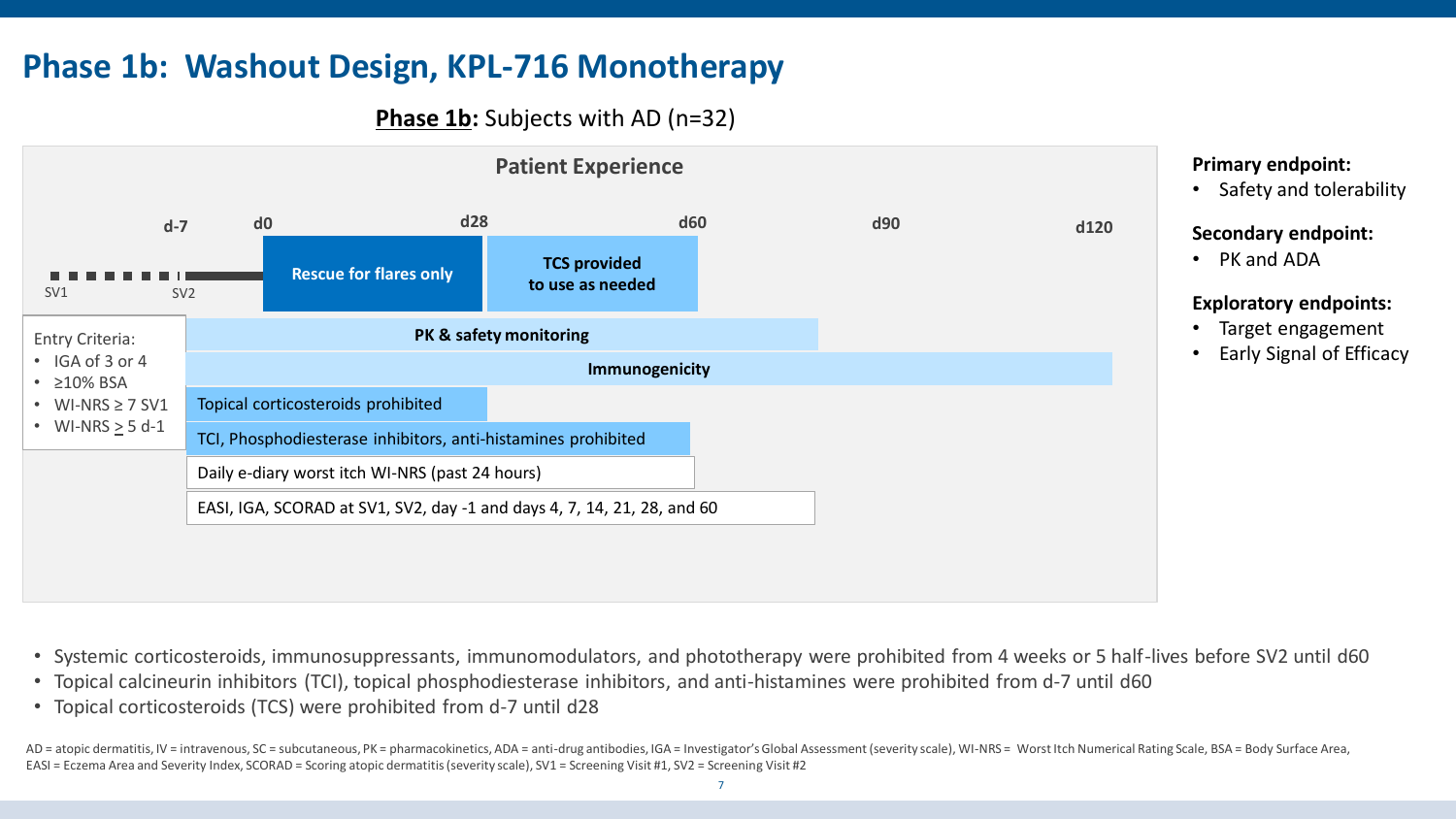### **Baseline Parameters were Balanced**

| <b>Baseline demographics/disease characteristics: AD</b> | <b>KPL-716</b><br>7.5 mg/kg IV | <b>Placebo</b><br><b>Pooled IV</b> |  |
|----------------------------------------------------------|--------------------------------|------------------------------------|--|
| Age, mean (SD), years                                    | 29.7(11.2)                     | 41.7(10.9)                         |  |
| Male, %                                                  | 50                             | 70                                 |  |
| White, %                                                 | 70                             | 70                                 |  |
| Elevated IgE, %                                          | 60                             | 60                                 |  |
| History of any allergic disease, %                       | 40                             | 60                                 |  |
| #AD flares in past year, mean (SD)                       | 28.1(41.6)                     | 3.7(3.5)                           |  |
| Body surface area affected by AD, mean (SD)              | $24.2$ (8.0)                   | 34.1(28.0)                         |  |
| Weekly average WI-NRS, mean (SD)                         | 8.0(1.3)                       | 8.2(0.7)                           |  |
| Total EASI, mean (SD)                                    | 19.9(7.6)                      | 25.3(14.1)                         |  |
| Total SCORAD, mean (SD)                                  | 66.7(10.7)                     | 60.7(13.7)                         |  |
| $IGA=3, %$                                               | 80                             | 80                                 |  |
| $IGA = 4, %$                                             | 20                             | 20                                 |  |

Baseline is defined as the last measurement prior to dosing. <br>AD = atopic dermatitis, IV = intravenous, IGA = Investigator's Global Assessment (severity scale), WI-NRS = Worst Itch Numerical Rating Scale, EASI = Eczema Area and Severity Index, SCORAD = Scoring atopic dermatitis (severity scale)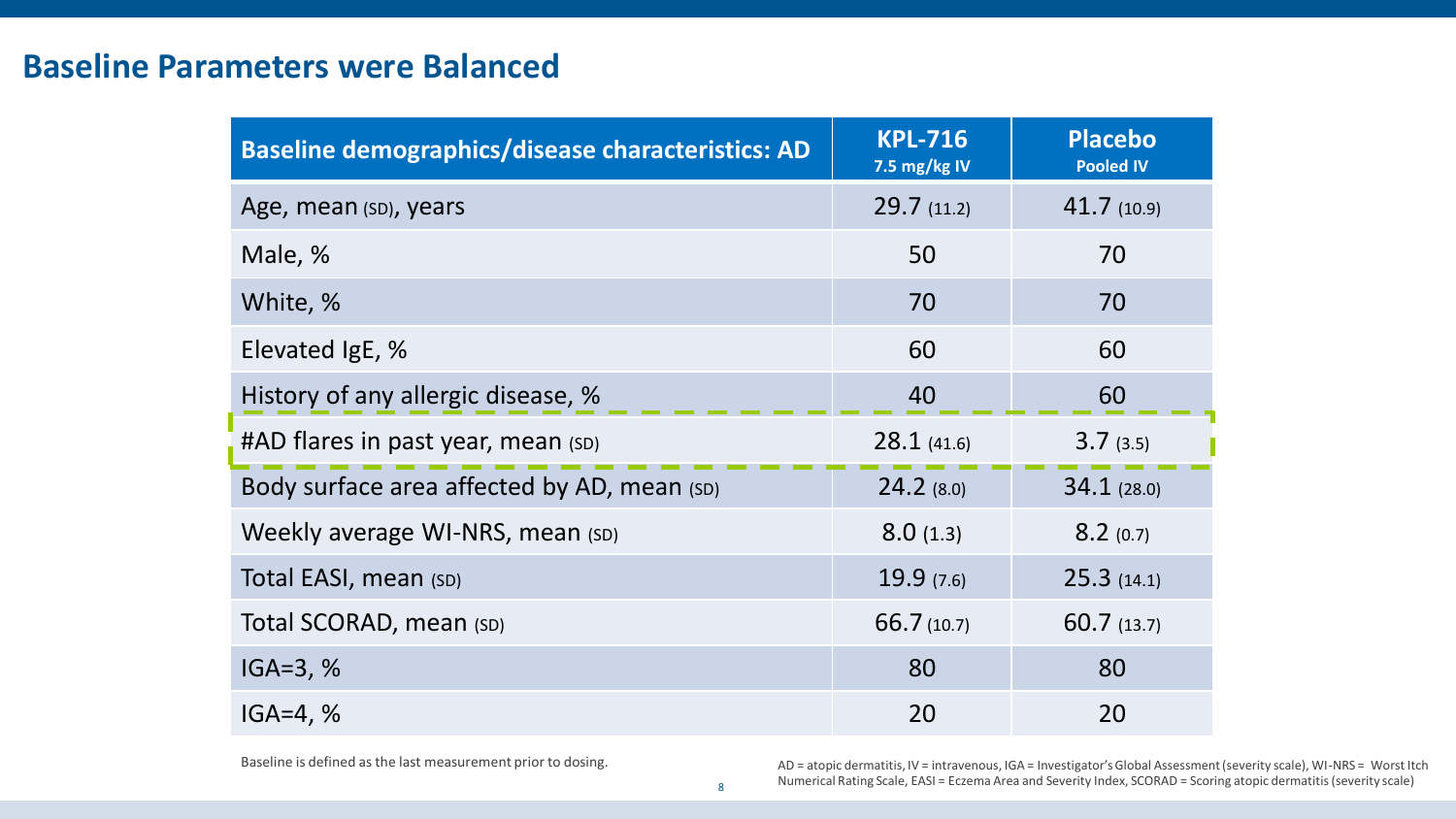# **KPL-716 was Well-Tolerated**

- No Deaths
- No SAEs
- No Discontinuations due to AEs
- No Infusion Reactions
- No Injection Site Reactions

#### **Healthy volunteers**

- No Thrombocytopenia
- No Peripheral Edema
- No Conjunctivitis

• Drug-Related Treatment Emergent Adverse Events (DR-TEAEs) infrequent and not related to dose

| AE             | <b>KPL-716 (IV)</b>  |                   |                   |                   | Placebo (IV)    | <b>KPL-716 (SC)</b>          |                 | <b>Placebo (SC)</b> |
|----------------|----------------------|-------------------|-------------------|-------------------|-----------------|------------------------------|-----------------|---------------------|
|                | 1.5 $mg/kg$<br>$n=6$ | 5 mg/kg<br>$n=6$  | 10 mg/kg<br>$n=6$ | 20 mg/kg<br>$n=6$ | Pooled<br>$n=8$ | $1.5 \text{ mg/kg}$<br>$n=6$ | 360 mg<br>$n=7$ | Pooled<br>$n=5$     |
| <b>DR-TEAE</b> |                      | Mild headache (1) |                   |                   | 0               | Mild flushing (1)            | Mild anemia (1) | 0                   |

#### **Subjects with atopic dermatitis**

| AE                    | <b>KPL-716 (IV)</b>          |                                              |                        | Placebo (IV)        | <b>KPL-716 (SC)</b>  | Placebo (SC)    |
|-----------------------|------------------------------|----------------------------------------------|------------------------|---------------------|----------------------|-----------------|
|                       | $0.3 \text{ mg/kg}$<br>$n=3$ | 1.5 $mg/kg$<br>$n=3$                         | 7.5 $mg/kg$<br>$n=10$  | Pooled<br>$n=10$    | 1.5 $mg/kg$<br>$n=4$ | Pooled<br>$n=2$ |
| DR-TEAE               | $\overline{0}$               | Mild headache (1),<br>Decreased appetite (1) | Moderate dizziness (1) | Mild somnolence (1) | Mild dizziness (1)   | $\mathbf 0$     |
| AD flare              |                              | $\overline{0}$                               |                        | 3                   | $\overline{0}$       | $\mathbf{0}$    |
| Study day of AD flare |                              | N/A                                          | 14, 20                 | 1, 5, 45            | N/A                  | N/A             |

†The only moderate DR-TEAE occurred after a protocol violation.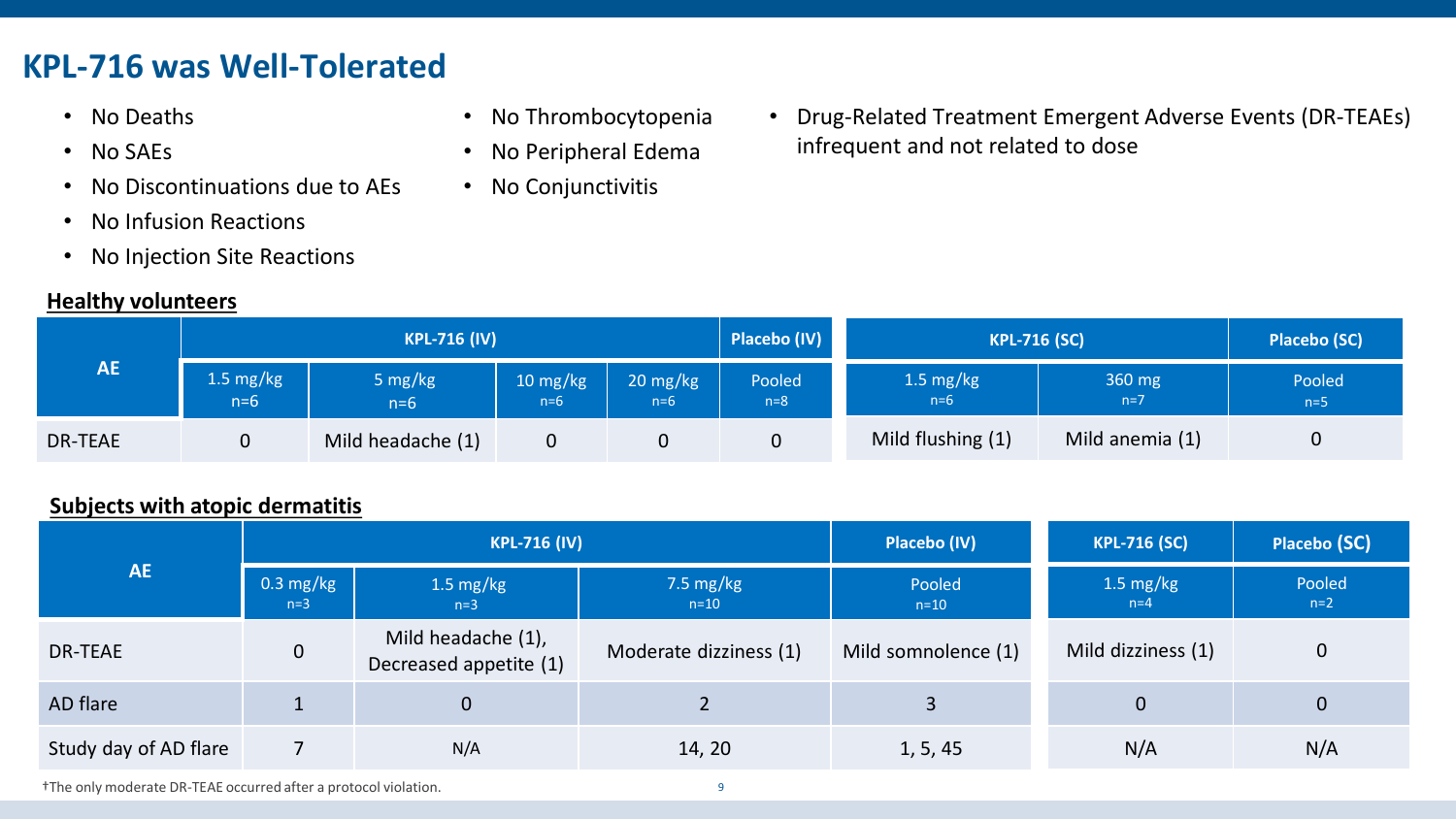# **KPL-716 demonstrated dose-dependent elimination (TMDD)**

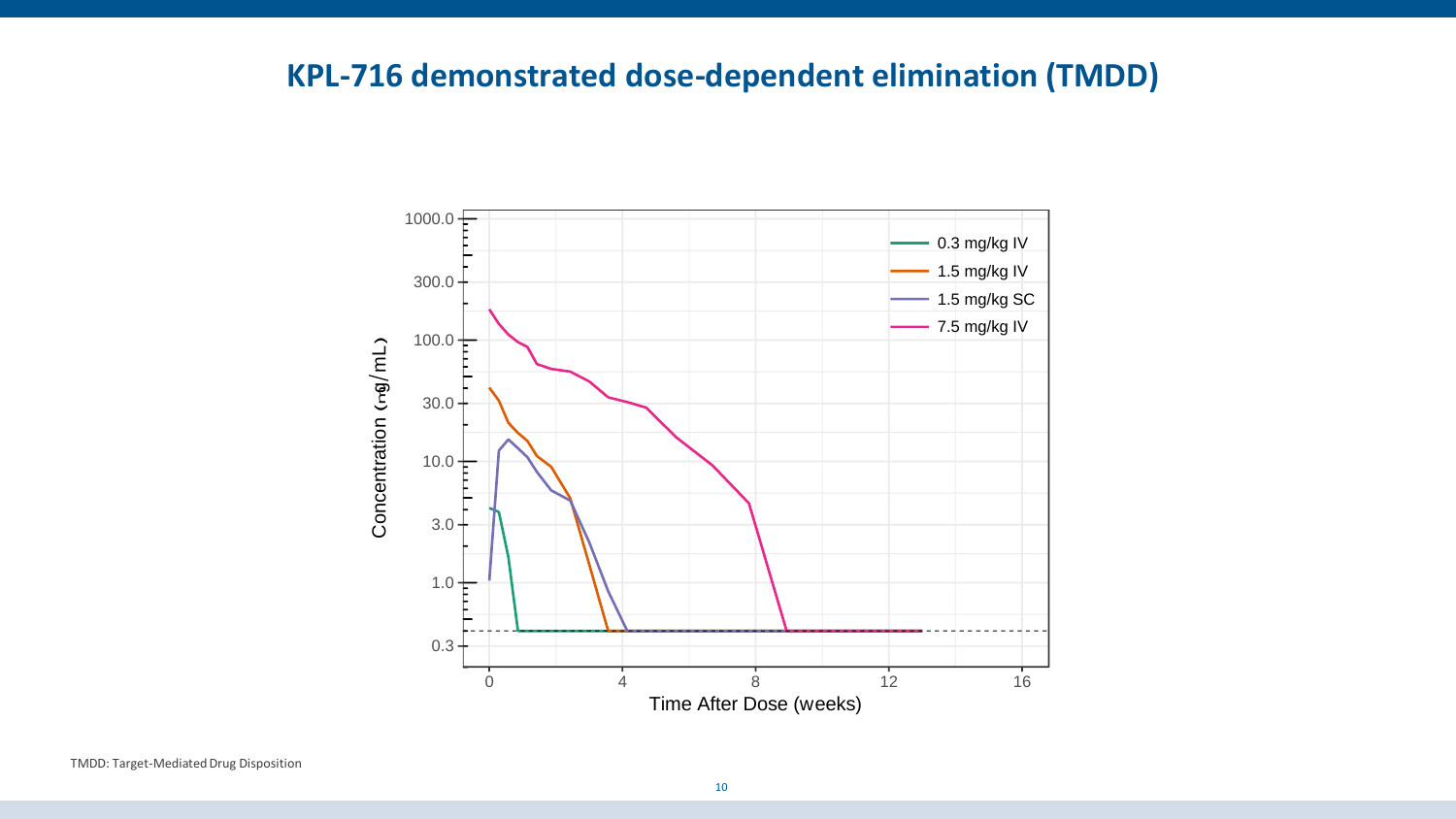# **Exploratory Efficacy Endpoints and Analysis Plan**

#### **Efficacy Analysis:**

- 10 KPL-716 subjects (7.5 mg/kg IV) versus 10 placebo subjects (pooled IV) from baseline to Day 28
- "Last Observation Carried Forward" approach used for data values after rescue medication administered. Subject was considered non-responder after rescue (responder analysis).
	- ̶ Two KPL-716: 2 AD flares (d15 and d21)
	- ̶ Three placebo: 2 AD flares (d3, d14), 1 anti-histamine use for upper respiratory infection (d26)
- **Efficacy Endpoints:** • Similar results obtained if data values after rescue medication administration were included or excluded
- Pruritus:
	- ̶ Weekly average of daily WI-NRS (worst itch in past 24 hours) collected by daily eDiary
	- ̶ Pruritus Visual Analog Scale, a component of SCORAD (average itch in past 3 days) collected at study visits
- Sleep loss VAS:
	- ̶ A component of SCORAD (average sleep loss in past 3 nights)
- Eczema Area Severity Index (EASI)

AD = atopic dermatitis, IV = intravenous, WI-NRS = Worst Itch Numerical Rating Scale, EASI = Eczema Area and Severity Index, SCORAD = Scoring atopic dermatitis (severity scale)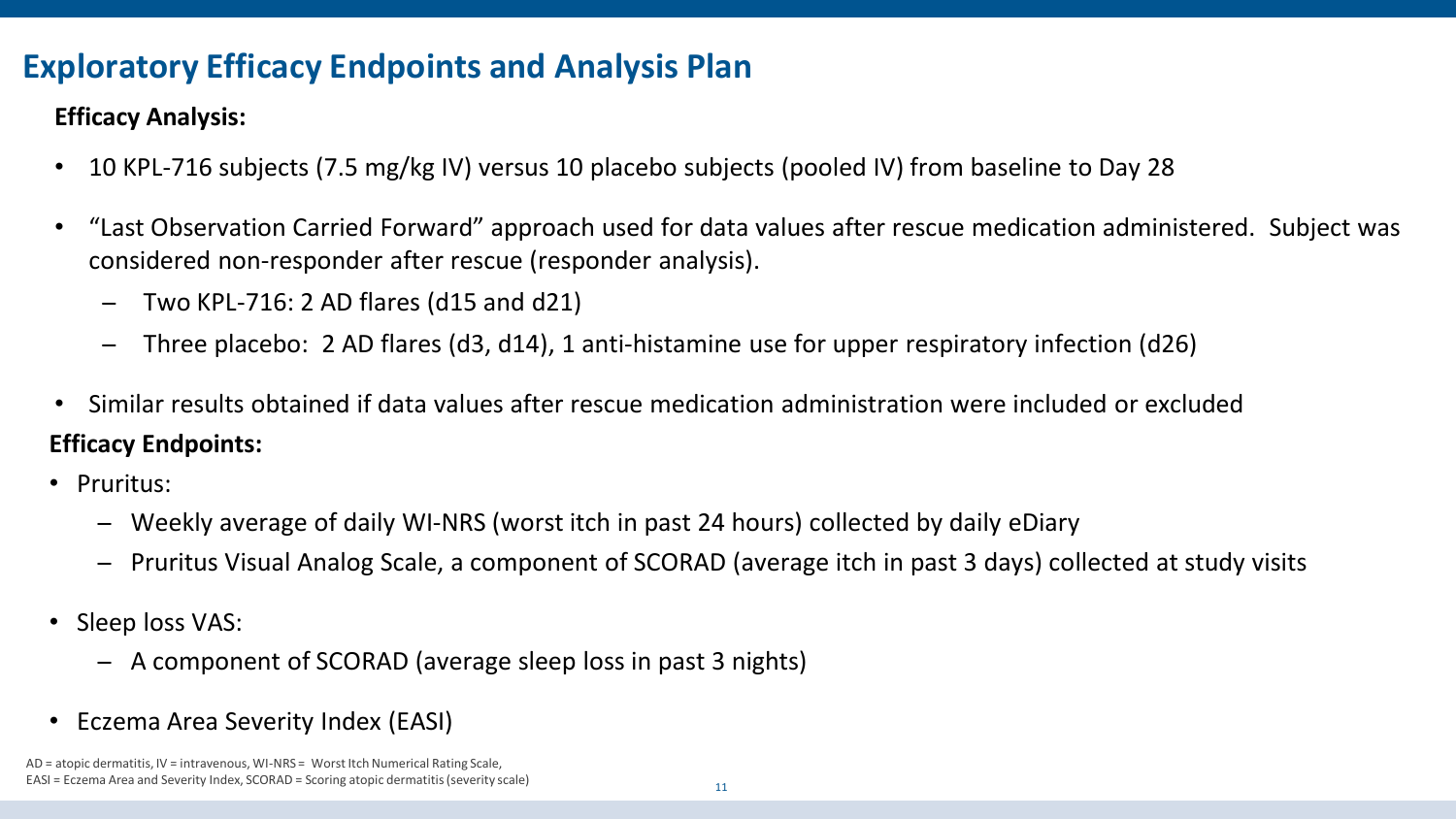# **KPL-716 (single dose) reduced pruritus versus Placebo (28 day monotherapy period)**



\*A component of SCORAD.

In subjects who received rescue medication, last observation was carried forward. Two KPL-716 recipients (d15, d 21) and three placebo recipients (d3, d14, d26).

SCORAD = Scoring atopic dermatitis (severity scale)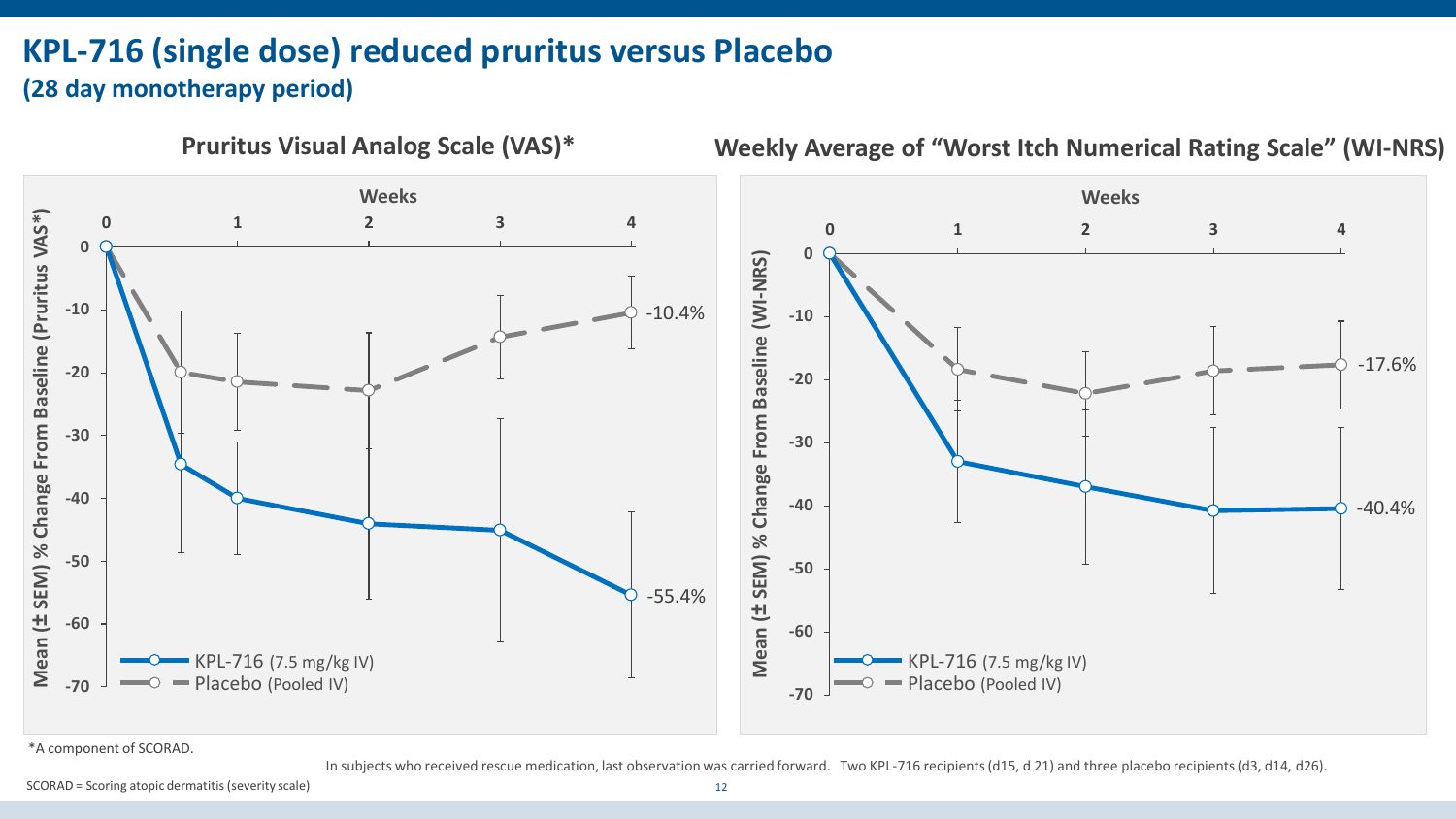### **KPL-716 (single dose) reduced WI-NRS by ≥4 Points versus Placebo (28 day monotherapy period)**



Subject was considered non-responder after rescue. Two KPL-716 recipients (d15, d 21) and three placebo recipients (d3, d14, d26).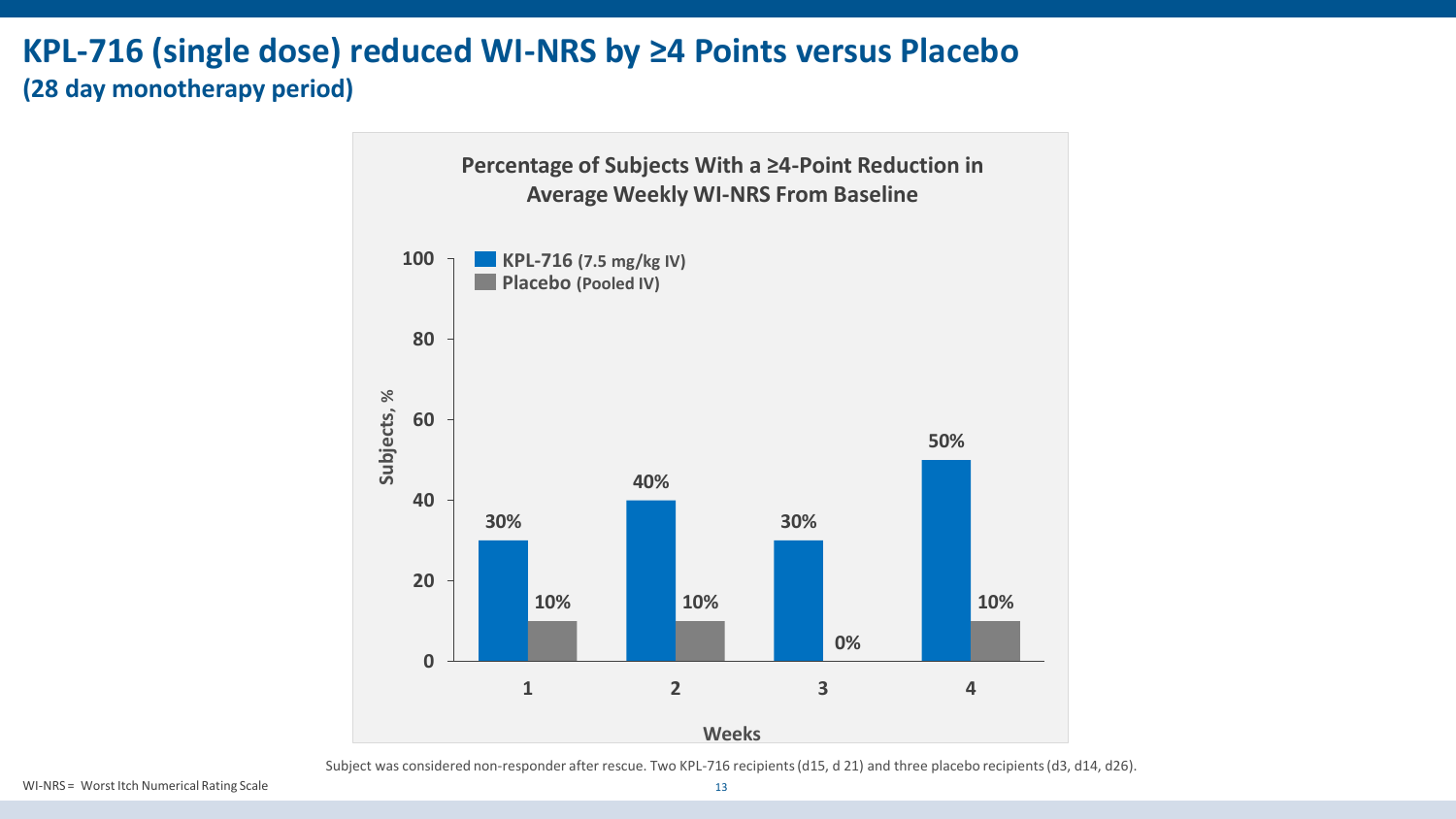## **KPL-716 (single dose) reduced WI-NRS to a greater magnitude versus Placebo (28 day monotherapy period)**

**KPL-716** 

(7.5mg/kg IV)

**Placebo**

(Pooled IV)



Subject was considered non-responder after rescue. Two KPL-716 recipients (d15, d 21) and three placebo recipients (d3, d14, d26).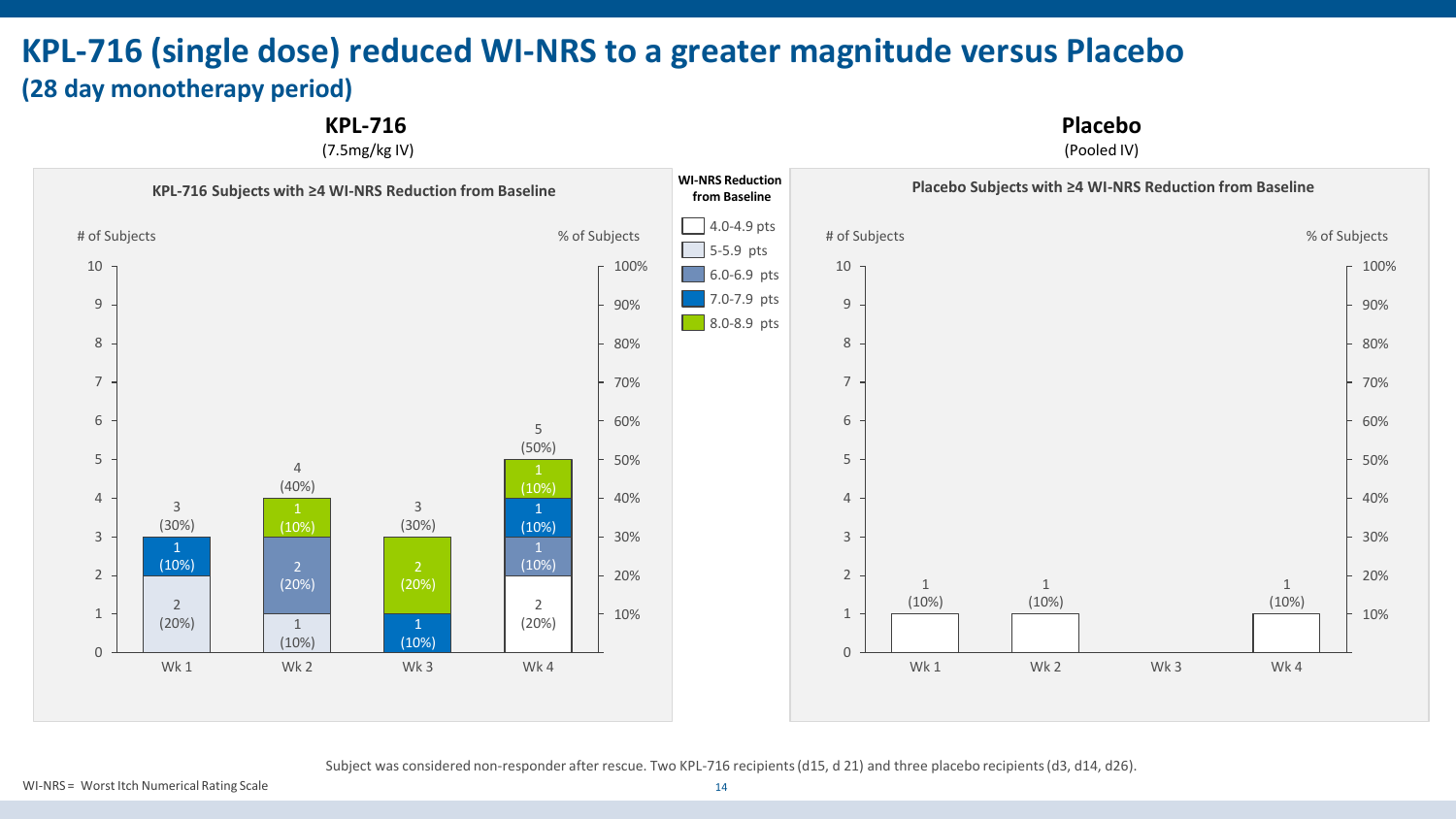### **KPL-716 (single dose) reduced Sleep Loss, an important QoL parameter, versus Placebo (28 day monotherapy period)**



**Sleep Loss VAS\***

\*A component of SCORAD.

SCORAD = Scoring atopic dermatitis (severity scale)

QoL = Quality of Life, VAS = Visual Analog Scale, In subjects who received rescue medication, last observation was carried forward. Two KPL-716 recipients (d15, d 21) and three placebo recipients (d3, d14, d26).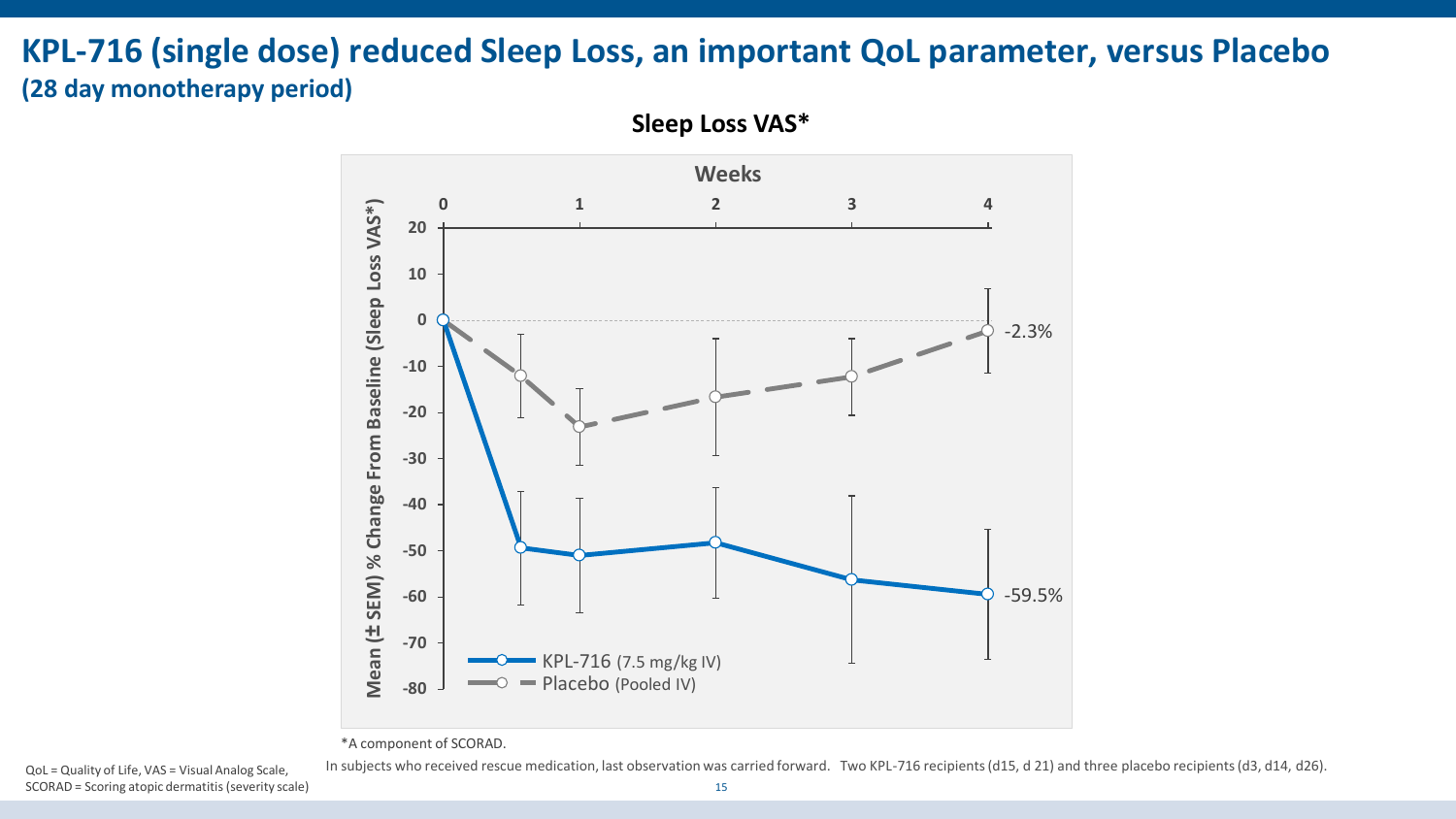### **KPL-716 (single dose) reduced Atopic Dermatitis Disease Severity versus Placebo (28 day monotherapy period)**

**-70 -60 -50 -40 -30 -20 -10 0 0 1 2 3 4 Mean ( ± SEM) % Change From Baseline (EASI) Weeks Eczema Area and Severity Index (EASI)** Placebo (Pooled IV) KPL-716 (7.5 mg/kg IV) -42.3% -25%

In subjects who received rescue medication, last observation was carried forward. Two KPL-716 recipients (d15, d 21) and three placebo recipients (d3, d14, d26).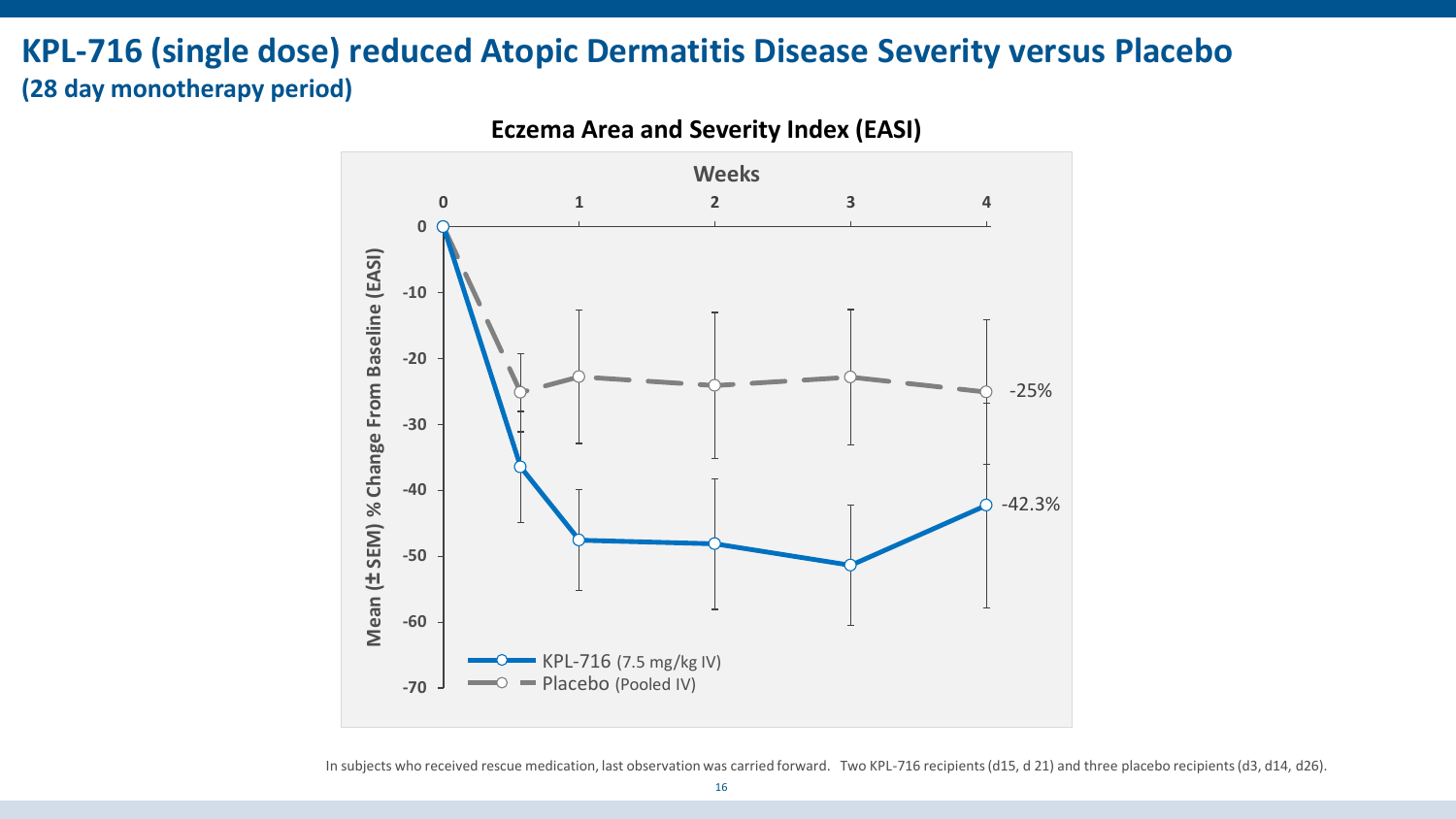### **Summary**

- First-in-Human, double-blind, placebo-controlled study of KPL-716 met the primary endpoint:
	- KPL-716 was well-tolerated in both healthy volunteers and subjects with AD
- KPL-716 engaged its target and demonstrated an Early Signal of Efficacy with pruritus reduction
	- Reduction in disease severity (EASI) and sleep loss were also demonstrated
	- Repeated-Single-Dose study in subjects with AD is ongoing; longer duration will provide additional efficacy data
- Data support further development of KPL-716 in chronic pruritic diseases